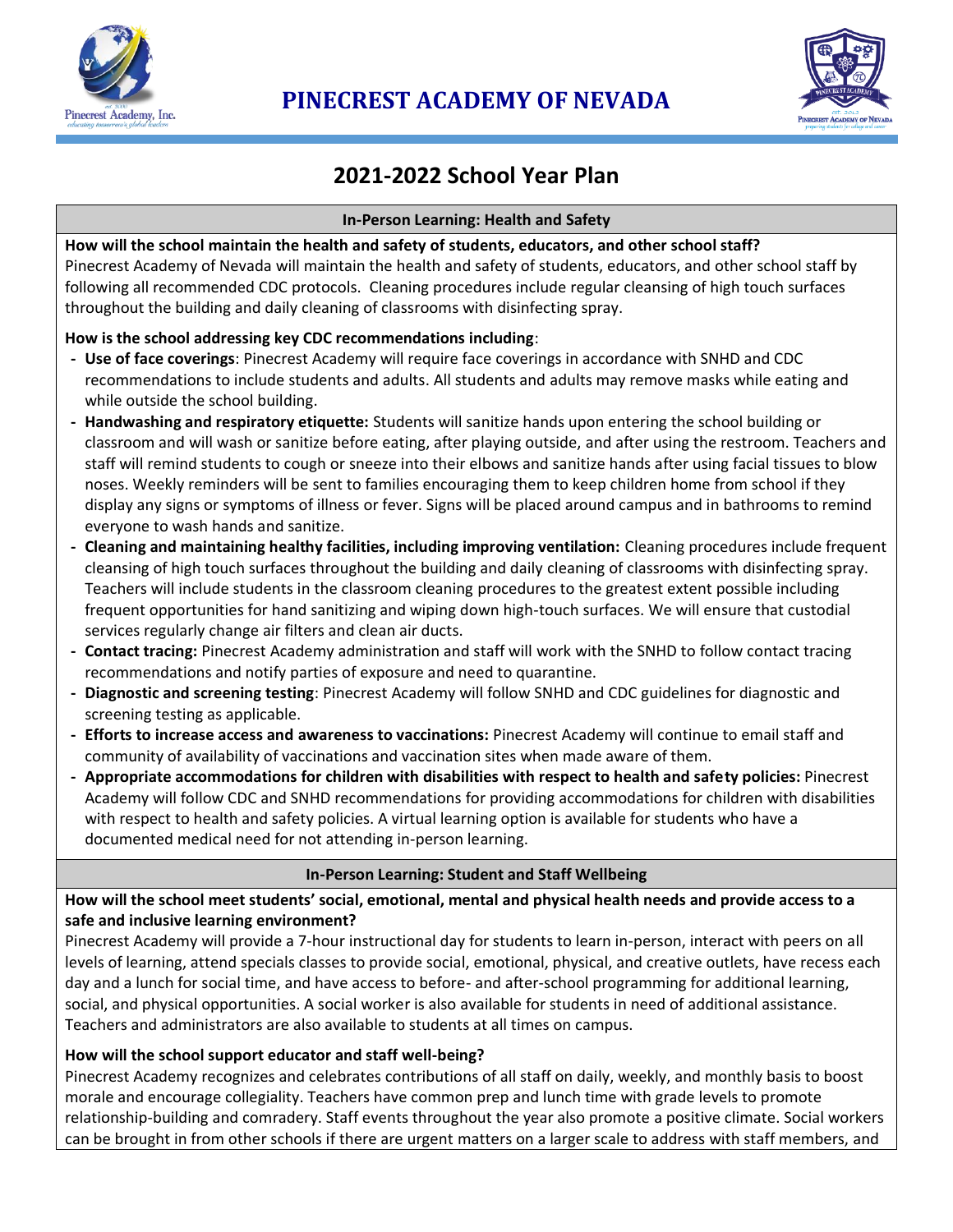every staff member has a certain number of days of paid time off to take when needed in addition to their contracted or regularly scheduled days off.

## **In-Person Learning: Accelerating Student Learning**

**How will the school address the impact of COVID-19 on students' opportunity to learn, including implementing strategies for accelerating learning, effectively using data, and addressing resource inequities?**

- **-** I-Ready assessments will be administered in August to determine baseline and identify specific areas to target for each student's improvement.
- **-** Intervention and enrichment groups will be formed based on i-Ready baseline data and spring SBAC data (if available).
- **-** Master schedules are built with school-wide intervention blocks included in the instructional day.
- **-** Additional staff have been hired to provide interventions for students demonstrating learning loss and belowgrade level achievement and will work across the school campus to address students' needs.
- **-** I-Ready and ST Math have been purchased to provide individualized additional support and learning paths on computer programs to supplement classroom instruction.
- **-** All students have access to a mobile device at school and at home if remaining virtual.
- **-** Students in need of a Wi-Fi hotspot to support virtual learning from home will have access to a hotspot provided by Pinecrest Academy.
- **-** All students have access to the school library and to the online library, myOn.

## **Distance Education: Students unable to participate in person**

**How will the school ensure that any student who falls into the one of the categories listed below is able to participate in distance education that meets the requirements established for a Path Forward Programs of Distance Education2?**

**- Students who have documentation from a medical professional related to a condition that would be compromised by attending school in-person** 

All students have access to a mobile device at school and at home if remaining virtual. Students in need of a Wi-Fi hotspot to supporting virtual learning from home will have access to a hotspot provided by Pinecrest Academy. All students have access to the school library and to the online library, myOn. Students will access classes and lessons online through the Zoom virtual platform and will participate in live instruction every day via Zoom. Students will complete and submit assignments via Google Classroom and online platforms.

**- Students who are quarantined on the advice of local public health officials**

All students have access to a mobile device at school and at home if remaining virtual or if quarantined. Students in need of a Wi-Fi hotspot to support virtual learning from home will have access to a hotspot provided by Pinecrest Academy. All students have access to the school library and to the online library, myOn. Students will access classes and lessons online through the Zoom virtual platform and will participate in live instruction every day via Zoom. Students will complete and submit assignments via Google Classroom and online platforms.

## **Distance Education: Emergency Closure**

**How will the school ensure that all students are able to continue to learn through distance education in the event that school must be closed due to the effects of the COVID-19 pandemic or another major emergency that necessitates the closure of school?**

Pinecrest Academy will follow the same procedures implemented in the 2020-2021 school year. Each student who needs a mobile device may check one out from the school. Each student who needs a Wi-Fi hotspot may check one out for the school. Students will access classes and lessons online through the Zoom virtual platform and will participate in live instruction every day via Zoom. Students will complete and submit assignments via Google Classroom and the Colegia platform. Devices will be deployed, and materials given to families through the carloop system to ensure safety, ease of delivery, and expediency in the event of a major emergency that necessitates the closure of school.

## **Distance Education: Supporting Students**

**How will the school ensure continuity of services, including access to necessary technology and resources, special education and EL services, and nutrition services, for students participating in distance education?**